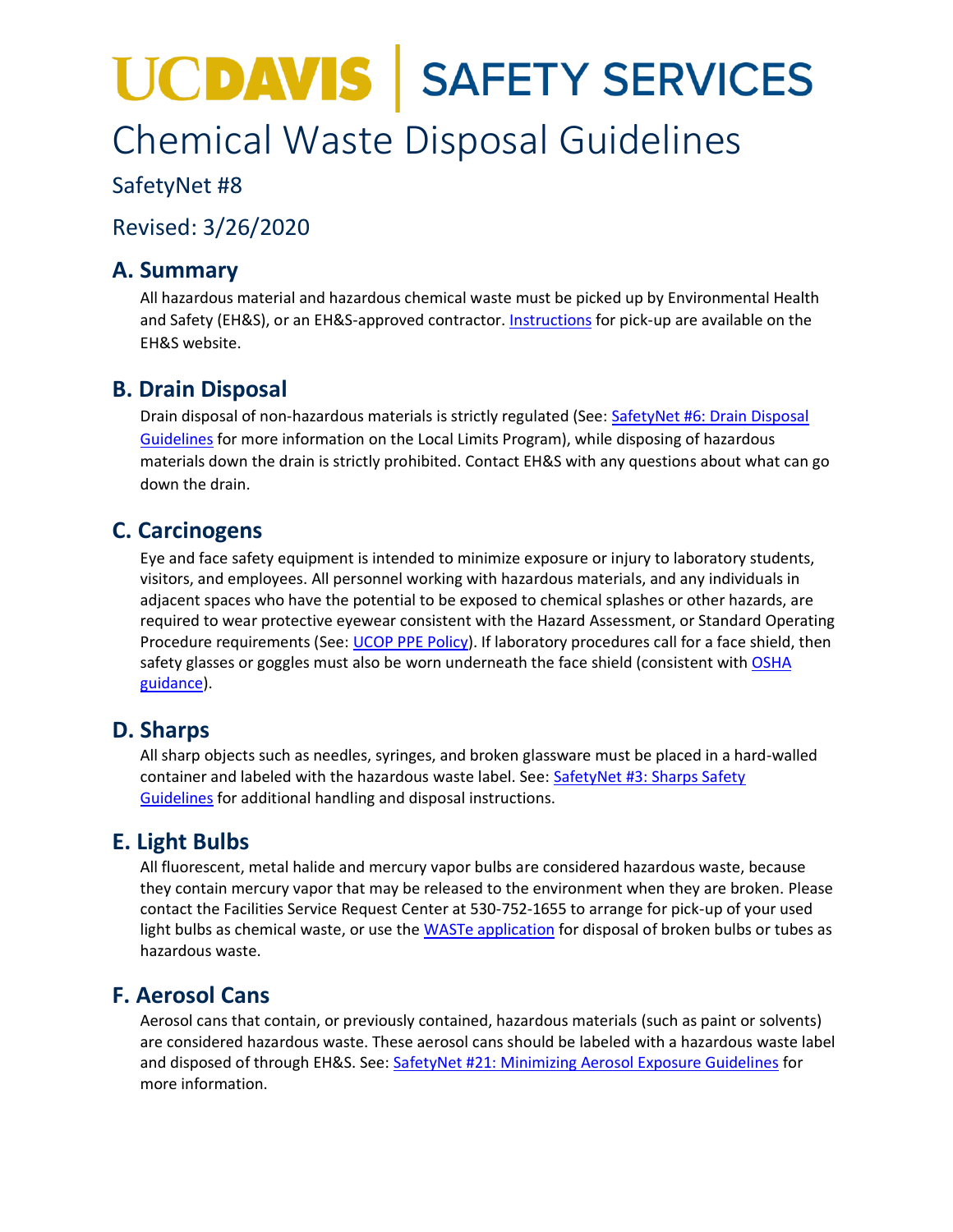### **G. Oily Wastes**

Oil-soaked rags, absorbent pads, or floor sweep must be stored in metal cans with tight fitting lids, and disposed of as hazardous waste. Metal cans can safely store materials exposed to oils that may be combustible.

## **H. Empty Containers**

Empty containers may have previously held hazardous material, and therefore must be disposed of as chemical waste. See: SafetyNet #124: Empty Container [Management](https://safetyucd.sf.ucdavis.edu/safetynets/empty-container-management) for more information on safe disposal guidelines.

## **I. Packaging and Labeling Requirements**

Materials must be properly packaged and labeled for safe transport. Please follow the appropriate packaging and labeling requirements below:

- Liquids must be in leak-proof containers compatible with liquids. All containers must be securely sealed with lids. Ample headspace should be left in liquid waste bottles to allow for expansion.
- Do not use "biohazard bags" for anything other than biohazardous materials.
- Incompatible chemicals must be separated. See: Partial List of [Incompatible](https://ucdavis.box.com/s/wh7r0ajo1wkrh3fzfkumj9qxowh318o9) Materials for additional information.
- Waste containers must be labeled appropriately once the first drop of waste is added. Use the WASTe [applicationt](http://ehs.ucop.edu/waste)o create a label.
- Broken mercury thermometers should be placed in the original shipping tubes, with the ends sealed with tape and placed in securely sealed double plastic bags. If the original shipping tube is unavailable, seal the broken ends of the thermometer with tape, and place in securely sealed double plastic bags. Label the plastic bag with a completed hazardous waste label (See: SafetyNet #16: [Guidelines](https://safetyucd.sf.ucdavis.edu/safetynets/guidelines-for-mercury-spill-control) for Mercury Spill Control) for additional information.
- Contact EH&S (530-752-1493) before packaging unknown chemicals, or chemicals in corroded or damaged containers, or if you have questions about the suitability of containers.

## **J. Special Wastes**

Disposal of the following special wastes should be coordinated with EH&S (530-752-1493):

- Acid bath pump outs
- Water-reactive, pyrophoric, organic peroxide, or other special wastes
- Picric acid, dried, other than dilute picric acid solutions such as Bouin's fixative
- Compressed gas cylinder that cannot be returned to the vendor
- Unknown wastes